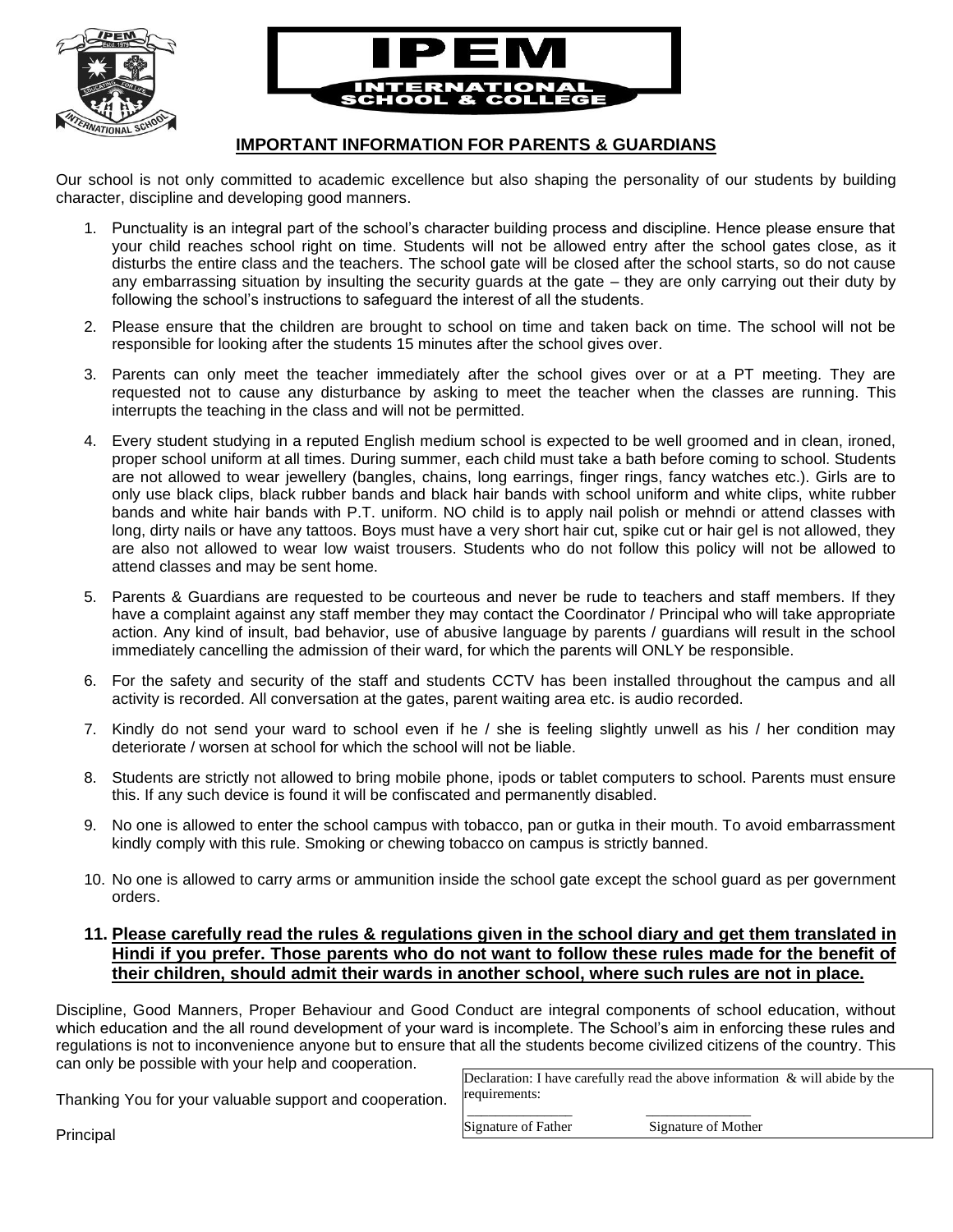## अभिभावकों के लिए विशेष सूचना

हमारा विद्यालय न केवल उत्कृष्ट शिक्षा वरन छात्रों के चरित्र-निर्माण अनुशासन एवं शिष्ट व्यवहार के लिए प्रतिबद्ध है।

- विद्यालय की शिक्षा एवं अनुशासन के लिए समय की पाबंदी एक आवश्यक अंग है। अतः कृपया बच्चों में विद्यालय सही समय पर पहुँचने की आदत डालें। विद्यालय का फाटक यदि बंद हो जाता है तो छात्रों को प्रवेश की अनुमति नहीं दी जाएगी क्योंकि इससे शिक्षक एवं पुरी कक्षा बाधित होती है।
- विद्यालय शिक्षण आरंभ होते ही स्कूल गेट बंद कर दिया जाता है। गेट पर स्थित सुरक्षा गार्ड सभी छात्रों के हित की रक्षा एवं स्कूल के  $2.$ नियमों के पालन के लिए निर्देशित हैं, उनका अपमान करना एक शर्मनाक विषय है। कपया अपने बच्चों को समय पर स्कल पहुँचाएँ एवं समय से विद्यालय छूटने के बाद घर ले जाएं। स्कूल की छूटटी के 15 मिनट बाद छात्रों की देखरेख के लिए विद्यालय जिम्मेदार नहीं होगा।
- अभिभावक जब पेरेन्ट्स्-टीचर मीटिंग होती है तब शिक्षक से मिल सकते हैं या स्कूल छुट्टी के तुरंत बाद शिक्षक से मिल सकते हैं। 3. आपसे निवेदन है कि जब कक्षाएँ चल रही हों तो बीच में उनसे मिलने न आएं। इससे पूरी कक्षा बाधित होती है।
- एक प्रतिष्ठित इंग्लिश मीडियम स्कूल में प्रत्येक छात्र को नहाकर विशेष कर गर्मियों में अच्छे स्वच्छ, प्रेस किए हए यूनिफार्म में आना चाहिए। छात्राओं को आभूषण (चूड़ियाँ, चेन, लंबे झुमके, अंगूठी, फैंसी घड़ियाँ आदि) पहनना वर्जित है। स्कूल यूनिफार्म के साथ छात्राएँ केवल काले क्लिप्स, काले रबड़ बैंड एवं हेयर बैंड तथा पी.टी. यूनिफार्म के साथ सफेद क्लिप, सफेद हेयर बैंड ही लगा सकती हैं। किसी भी छात्रा को नेल पॉलिश, टैटू या मेंहदी लगाने की अनुमति नहीं है। छात्रों (लड़कों) के छोटे हेयर कट होने चाहिए, न तो वे स्पाईक कट करके विद्यालय आएं और न ही कोई हेयर जेल लगाकर विद्यालय आएं। छात्रों को लो-वेस्ट (कमर से नीचे) ट्राउजर पहनने की अनुमति नहीं है। जो छात्र इन नियमों का पालन नहीं करेंगे, उन्हें कक्षा में जाने की अनुमति नहीं दी जाएगी, उन्हें घर भी वापस भेजा जा सकता है।
- माता-पिता, अभिभावकों से निवेदन है कि वे शिक्षक एवं स्टाफ के सदस्यों से बुरा एवं कठोर व्यवहार न करें। यदि वे किसी स्टाफ मेंबर की शिकायत करना चाहते हैं तो कृपया प्रधानाचार्य से मिलें, वह ही उचित कार्यवाही करेंगे। माता–पिता या अभिभावक के द्वारा किया गया किसी भी तरह का अभद्र व्यवहार, गलत शब्दों का प्रयोग, अपमान आदि के लिए वे स्वयं उत्तरदायी होंगे। इस कारण उनके बच्चे का विद्यालय में प्रवेश एवं शिक्षा भी रदद हो सकता है।
- सुरक्षा की दृष्टि से विद्यालय स्टाफ एवं छात्रों के लिए परिसर में चारों ओर सी.सी.टी.वी. लगाया गया है। यह सभी गतिविधियाँ दर्ज 6. करती हैं। गेंट पर होने वाले एवं पेरेन्ट्स प्रतीक्षा वाले स्थान पर सभी वार्तालाप रिकार्ड (आडियो) होती है।
- आपसे निवेदन है कि अगर आपका बच्चा अस्वस्थ है तो उसे बिलकुल भी स्कूल न भेजें। अगर ऐसी स्थिति में आप उसे स्कूल भेजते हैं, 7. और उसकी तबियत ज्यादा बिगड़ती है, तो उसके जिम्मेदार आप होंगे। स्कूल प्रबंधन की कोई जिम्मेदारी नहीं होगी।
- विद्यार्थी विद्यालय में मोबाइल फोन, आइपॉड या टेबेलेट कम्प्यूटर नहीं ला सकते। अभिभावक इस बात का निश्चित तौर पर ध्यान में रखें। 8. अगर किसी भी विद्यार्थी के पास इस तरह का कोई भी उपकरण पाया गया तो जब्त करके रदद कर दिया जाएगा।
- विद्यालय गेट के अंदर प्रवेश करने से पहले मुँह में से तम्बाकू पान या गुटका / मसाला निकाल दें। धूम्रपान विद्यालय के गेट के अंदर 9. पूर्णता प्रतिबंधित है।
- 10. सरकारी आदेशानुसार विद्यालय के गार्ड के अलावा कोई भी व्यक्ति विद्यालय गेट के अंदर किसी भी प्रकार के हथियार नहीं ला सकते -पूर्णता प्रतिबंधित है।
- 11. कृपया स्कूल डायरी में जो विद्यालय के नियम छपे हैं उन्हें ध्यानपूर्वक पढ़ें। यदि आप चाहे तो उसे हिंदी में अनुवाद करवा लें। यह नियम आप के बच्चों की बेहतरी के लिए बनाएे गए हैं। यदि आप स्कूल के नियमों से असंतुष्ट है और उनका पालन नहीं कर सकते तो आप से अनुरोध है कि अपने बच्चों का दाखिला किसी और विद्यालय में कराए ।

अनुशासन शिक्षा का एक अभिन्न अंग है। विद्यालय में बच्चों को पढ़ाई के साथ अनुशासन में रहना और बड़ों को सम्मान देना सिखाया जाता है। विद्यालय किसी को परेशान करने की इच्छा नहीं रखता है। हम चाहते हैं कि आपके बच्चों में पढ़ाई के साथ–साथ अच्छे गुणों का विकास हो और वह एक अच्छा इन्सान तथा प्रतिष्ठित नागरिक बन सके। विद्यालय प्रबंधन यह कार्य अकेले नहीं कर सकता है। आपका सहयोग अनिवार्य है। अतः आपसे नम्र निवेदन है कि हमें पूरा पूरा सहयोग दें।

|                            | घोषणा: मैंने दी गयी सूचना और आवश्यकताओं को घ्यानपूर्वक पढ़ा है और उनका |
|----------------------------|------------------------------------------------------------------------|
| पालन करने के लिए राजी हूँ। |                                                                        |
|                            |                                                                        |
|                            |                                                                        |
|                            |                                                                        |

प्रधानाचार्य